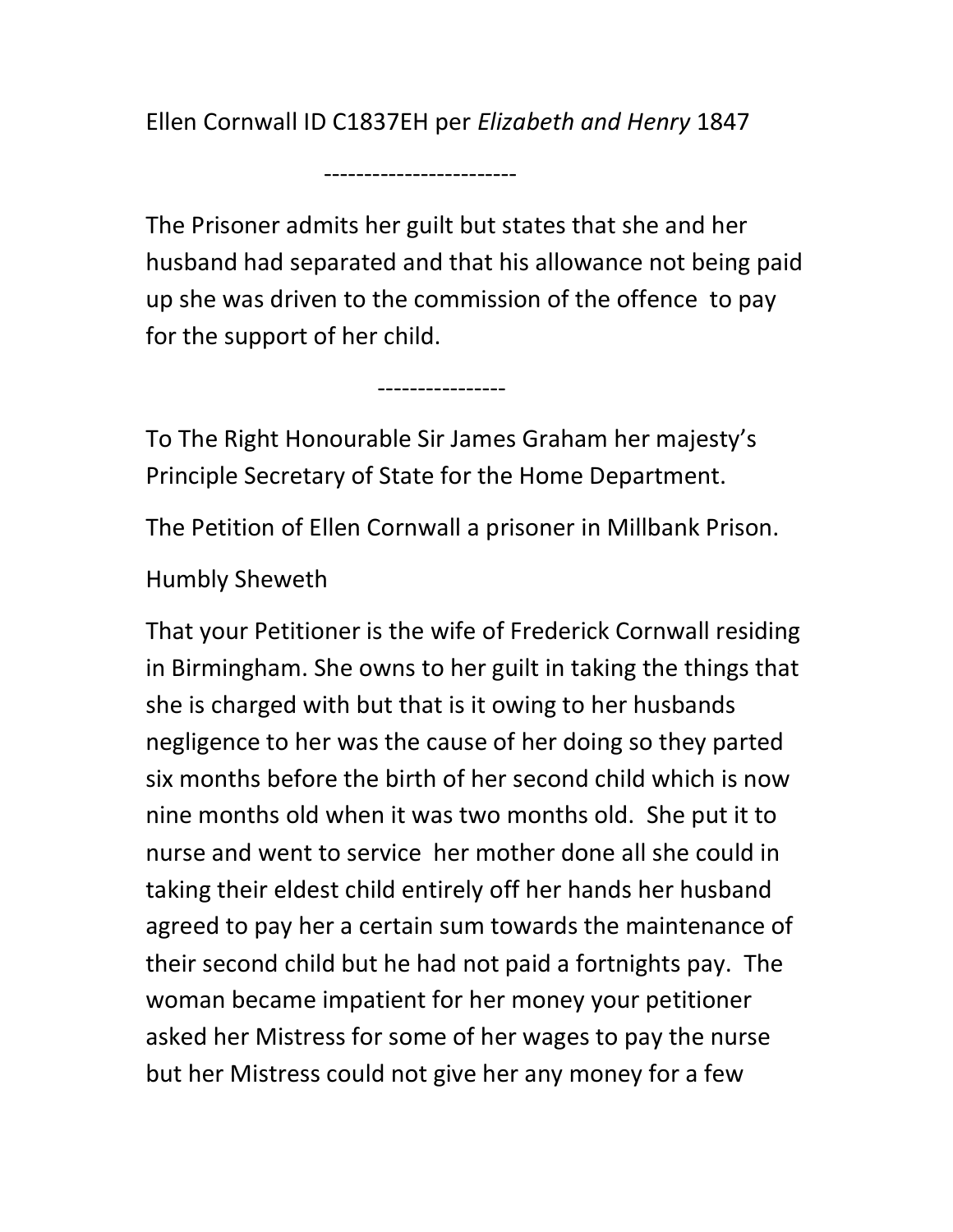days. Your Petitioner was tempted to take the articles that she is charged with and pledge them for 4/- and paid the woman that had the care of her child, with the intention to redeem the things when she received her wages but the articles was missed and she was apprehended but finding no duplicate on her and no person see her take them she was discharged and through that left her situation and went some miles off and succeeded in getting into another situation she them wrote a letter to her husband reproaching him with his neglect telling him what distress as well as disgrace he brought her to at the same time requesting him to send the money that he then owed her, your Petitioner told her husband in her letter though she got acquit. She was not happy for she knew that she was guilty and telling him that the duplicates was ion a certain place and she could not get them so that it was impossible for her to get the things to convey back any means her husband did not answer her letter. She wrote two more letters to the same effect but received no answer but on the 20<sup>th</sup> March a Policeman came to her situation and charged her secondly with stealing the above articles. She said she knew nothing about them he said there was the duplicates to proved it as well as the letters she wrote to her husband he took her into custody and she was tried and received the above sentence.

Your Petitioner begs for mercy and humbly solicits your kind consideration of her case and your petition will forever pray.